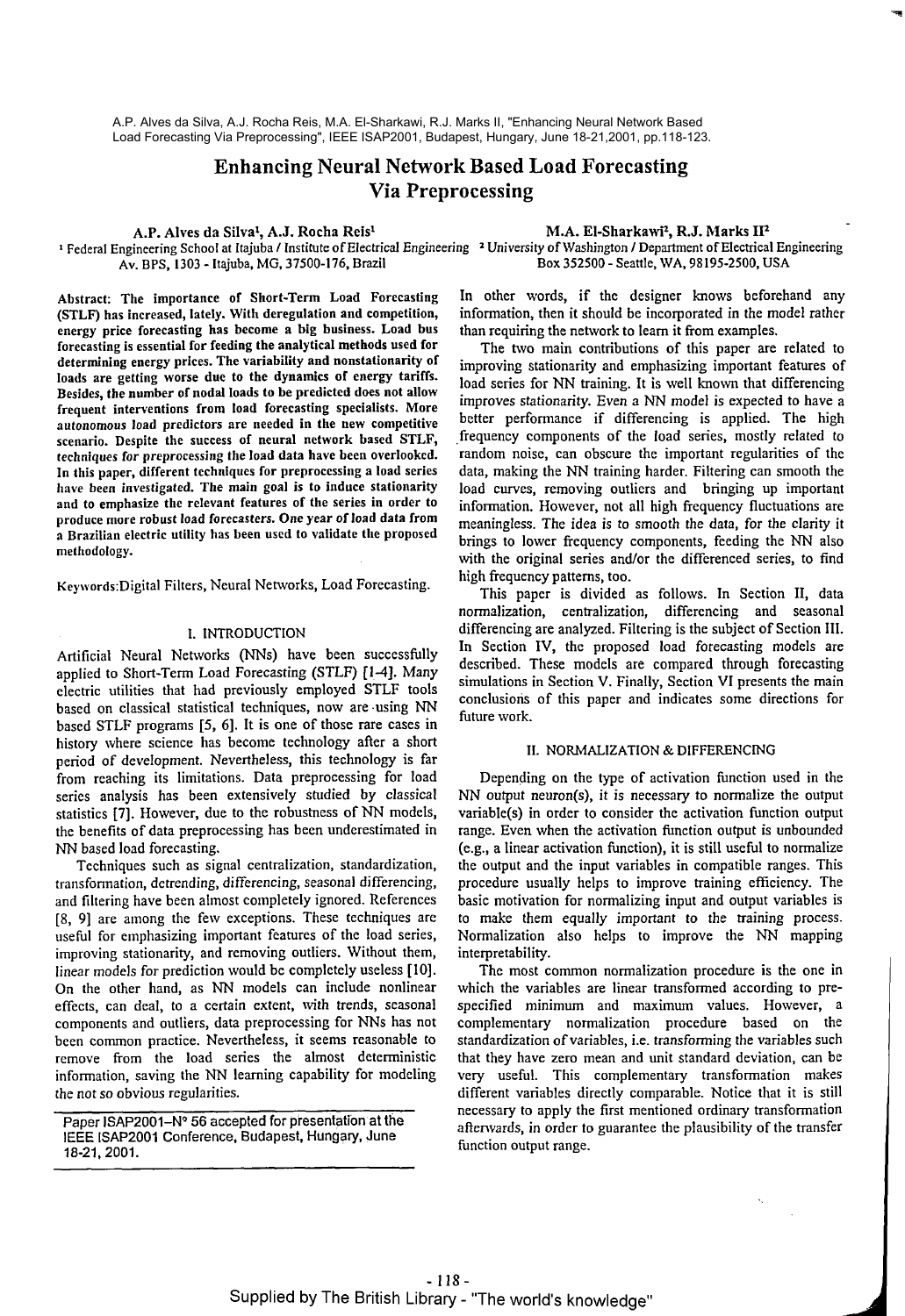The process of differencing computes the differences of adjacent values of a load series, i.e. the new series represents the variations of the original one. Differencing helps to improve stationarity. For instance, a linear trend can be easily removed applying differencing. For more complex data, it can be necessary to apply differencing more than once. Another reason for differencing is that, depending on the variable, the variations can be more important than the original values (e.g., temperature). Differencing can be interpreted as a kind of high-pass filter.

Electric load series have very strong seasonal components. They are always characterized by daily, weekly and annual seasonal patterns. Except when dealing with certain special holidays (Christmas, New Years', etc.), the annual seasonality is irrelevant for STLF purposes. This is because the training window does not usually exceed a few weeks, in order to preserve stationarity. Seasonal differencing, i.e. computing the differences for the corresponding seasonal period, is also important for inducing stationarity. With seasonal differencing, the importance of the seasonal lag is implicitly embedded into the model, without the need of explicitly including the corresponding lagged term as an input variable.

## **111. FILTERING**

Electric load series (global, regional or per bus) are formed by the aggregation of individual consumers of different natures (residential, commercial and industrial). A good piece of the information provided by a load series is usehl for forecasting purposes. The rest is related to a random component (noise). Therefore, there are three main reasons for filtering an electric load time series. First, the noise can be reduced. Second, important features of the load series can be emphasized. Finally, a partition in different components of the load series can be produced, decreasing the learning effort.

Digital filters have been used in this work. It is necessary to avoid losing important information contained in the original time series when applying filters to forecasting. Linear filters have been suggested for avoiding this problem [I **I].** The idea can be illustrated by the application of one single filter. In order to not lose any relevant information, the filtered series is subtracted from the original one. Therefore, by adding the output of the filter with the result of the subtraction, the original series is perfectly reconstructed.

Usually, more input variables feed the NN load forecasters when filters are applied to preprocessing the original data (e.g., lagged variables related to the filtered series plus lagged variables related to the complementary series). However, as these variables are nearly independent, the forecasting models are not significantly affected by the curse of dimensionality. Filters can be characterized by their cutoff frequencies and widths. The width parameter needs a careful specification. The smaller it is (producing a narrow transition zone from the cutoff frequency to total cutoff), more load values are used for filtering each value. It is not appropriate to use too many load values before and after a certain time slot in order to filter its value. **A** few adjacent neighbors are supposed to contain the

most usehl information for this purpose, without excessively enlarging the filter width.

Digital filters in the frequency domain are employed in this work. **An** important point to be taken into account is the problem known as circular convolution. The discrete Fouriertransformer wraps the time series around in a circle. This is equivalent to appending the beginning of the series at its end and vice-versa. Therefore, for forecasting purposes, where the last known load values are usually among the most relevant data, circular convolution is a major concern. As it is not possible to avoid circular convolution, padding is adopted. Padding means attaching convenient data at the end and/or at the beginning of the load series. The objective is to avoid the influence of circular convolution on both sides of the load series used for training and on the data required for prediction.

No padding and two different padding schemes have been compared in this work. The first padding scheme includes zeros at the beginning and at the end of the load series. The second one appends the previous load values at the beginning of the series and forecasted values at the end of it. Another important question is related to the length of the attached information. A conservative estimation for the attachment length can be determined by the following procedure. Initially, the minimum attachment to both sides of the series is determined, considering the filter width. Then, the next power of two greater than the sum of the original load series length with the minimum attachment is used to define the final attachment length. The extra padding to reach a power of two does not affect the filtering of the first and last original load series values. It is included to improve the discrete Fourier transformer efficiency, i.e. to allow the application of the FFT.

The following procedure for filtering a load series has been adopted [12]. Initially, pad as previously described. Reference [11] suggests that the minimum padding on each side of the series can be estimated dividing 0.8 by the filter width. Then, compute the discrete Fourier transformer (I):

$$
w_j = \sum_{k=0}^{n-1} \left\{ P_k \cos\left(\frac{2\pi jk}{n}\right) + P_k \sin\left(\frac{2\pi jk}{n}\right) \right\}.
$$
 (1)

Following that, perform a low-pass filtering in the frequency domain applying an energy decay factor (2) to  $W_i$ ,

after the filter cutoff frequency  $j_c$ . The parameter *l* determines the filter width.

$$
H(j) = e^{-\left(\frac{j-j_c}{l}\right)}
$$
 for  $j > j_c$  (2)

Next, apply the inverse transform to return to the time domain (3). Finally, disregard the filtered values corresponding to padding.

ext, apply the inverse transform to return to the time  
\nn (3). Finally, disregard the filtered values corresponding  
\nding.  
\n
$$
P_k^f = \frac{1}{n} \sum_{j=0}^{n-1} \int w_j^f \cos\left(\frac{2\pi jk}{n}\right) - w_j^f \sin\left(\frac{2\pi jk}{n}\right) j \qquad (3)
$$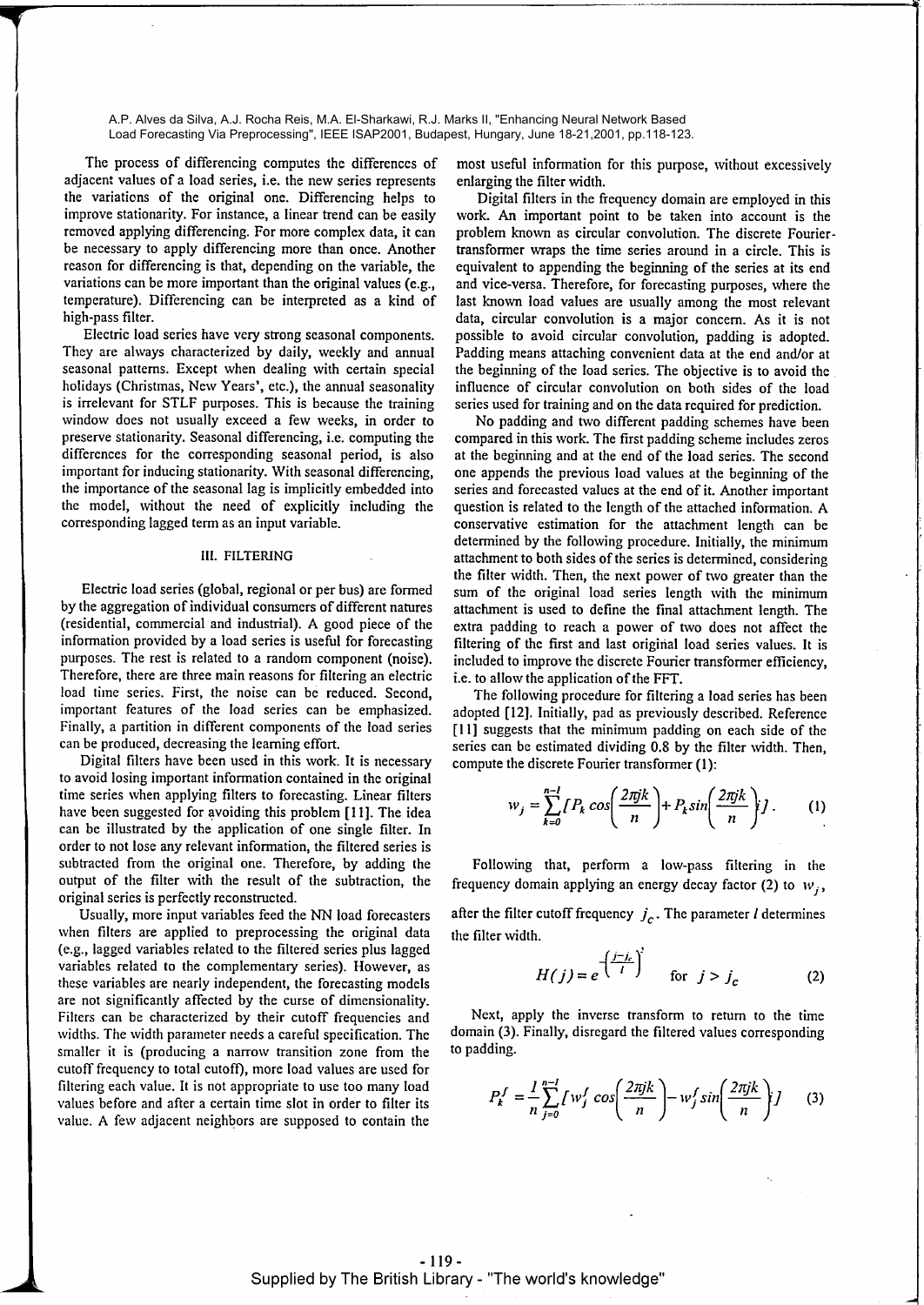This section describes load forecasters that employ different combinations of preprocessing. Six possibilities have been compared. The first four do not apply filtering in the **Load Data** *Load Data Load Data* frequency domain to the load series. The idea is to incorporate different alternatives of preprocessing, one by one, and to verify the corresponding performance gain. The basic set of **Normalization Via Standardization** input variables correspond to the lagged values of the hourly load series by 1h, 2h, 24h and 168h, and two additional inputs, HS(k)=sin(2 $\pi$ k/24) and HC(k)=cos(2 $\pi$ k/24), codifying the MLP Load Forecaster hour of the day. The output corresponds to the one step ahead load forecast.

It has been recently shown that the best input variables for linear load predictors are not necessarily among good input *C. Model 3 (M3)*  variables for nonlinear ones **1131.** The present work keeps using the most popular input variables for load forecasting The third load predictor adds differenced variables to the purposes. This is because the main goal of this paper is to set of inputs of M2. Therefore, two time se

vary with respect to the number of hidden neurons. One to set of inputs. three hidden neurons have been used depending on the period of the year. Wintertime, because of weather stability, is usually the easiest season for load prediction, therefore requiring less hidden neurons. Summer and the transition seasons, for the opposite reason, are more difticult, consequently demanding more hidden neurons. One single hidden layer has been used. Hyperbolic activation functions and a linear activation function have been employed in the hidden and output layers, respectively.

# *A. Model I (MI)*

The first load forecaster is the simplest one. It uses the basic set of input variables with ordinary normalization (e.g., Fig. 3. Input set for model 3. minimum and maximum values in the **[0;1]** range). The output variable is also normalized with the same procedure. Fig.  $1 - D$ . *Model 4 (M4)* shows this Multi-Layer Perceptron (MLP) load predictor.



### *B. Model 2 (M2)*

The second model uses the same structure and the same type of inputs as MI. However, the normalization procedure for the input and output variables is not the same. For M2, the normalization is also based on standardization of the variables

IV. LOAD FORECASTING MODELS (zero mean and unit variance). Fig. 2 shows the diagram for M2.



Fig. 2. Load forecaster with standardized variables.

set of inputs of M2. Therefore, two time series are employed: show that the preprocessing of a load series is very beneficial the standardized and the differenced one. Differencing is for nonlinear predictors, too.<br>applied to the standardized series. For M3, only the first-order nonlinear predictors, too. applied to the standardized series. For M3, only the first-order<br>The selected architectures for each input set (Sections A-F) time differences (D) are considered. Fig. 3 illustrates the new time differences (D) are considered. Fig. 3 illustrates the new



In M4, seasonal differencing is incorporated (Fig.4). Taking the first-order differenced series (D), a hventy four hour differencing period is applied, producing a new series SD. Since the 24 hour seasonal pattern is removed from series D,  $\text{P(k)}$  there is no need for the input variable SD(k-24).



Fig. 4. Adding seasonally differenced inputs.

- **120** - Supplied by The British Library - "The world's knowledge"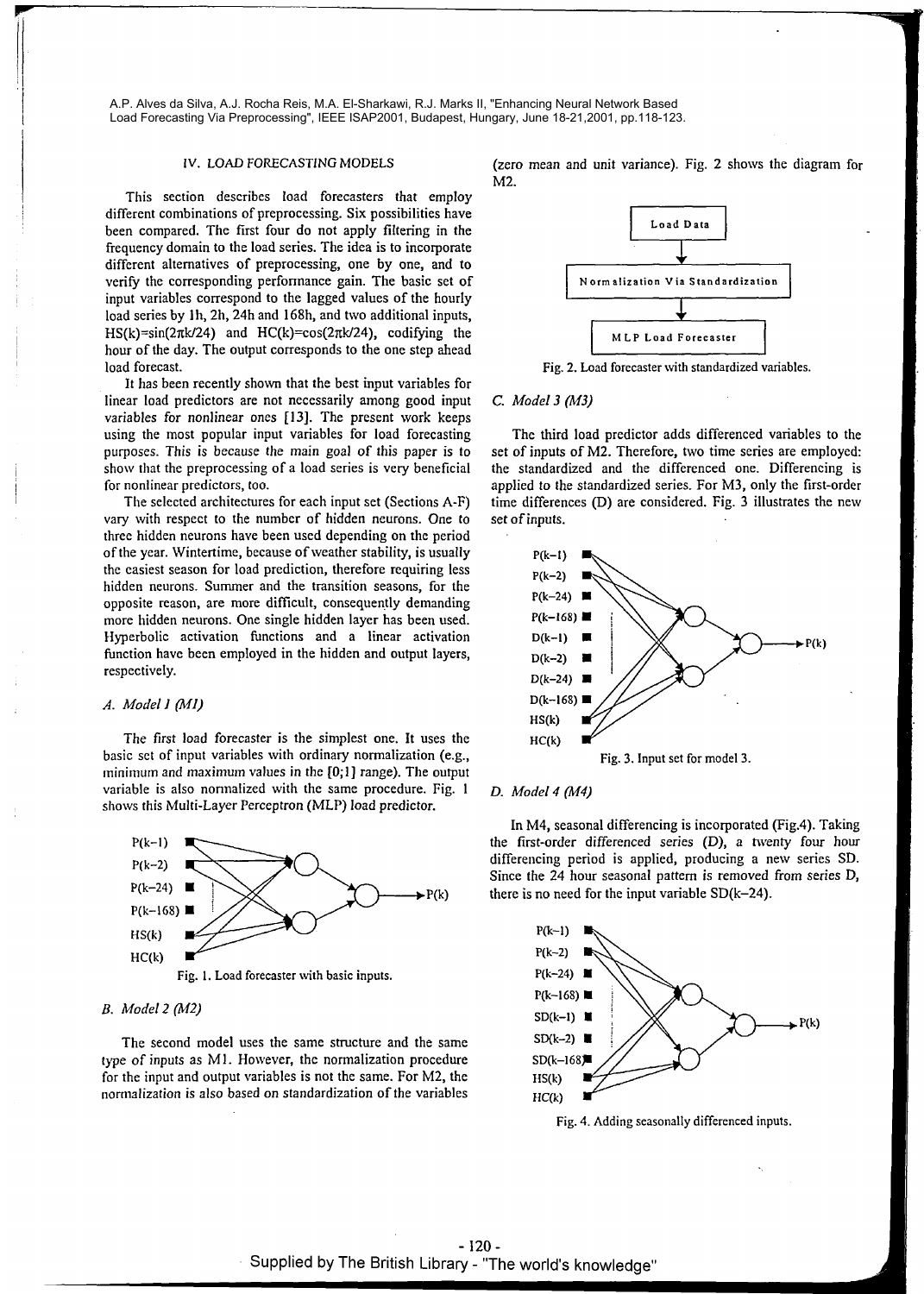### *E.* Model **5 (M5)**

Model 5 adds filtered variables to the M2 inputs, removing  $P(k-1)$ ,  $P(k-2)$ ,  $P(k-24)$  and  $P(k-168)$  to avoid redundancy (Fig.5). Only a low-pass filter is applied. The cut-off frequency is 1/24 cycles per sample and the filter width is **0.025.** For this filter width, a minimum padding of 32 points is required for each side of the load series. The forecasts for padding are provided by M3. The new filtered series (LOW) describes the daily load behavior in a very smooth way. The complementary series (COM), i.e. the standardized load series minus the filtered series, is also used in order to provide higher frequencies information.



Fig. **5.** Incorporating filtered inputs to the load forecaster.

# *F. Model 6* **(M6)**

The last predictor is similar to MS, except that new input variables are added to it. These new variables are the firstorder differences  $D(k-1)$ ,  $D(k-2)$ ,  $D(k-24)$  and  $D(k-168)$  of the standardized load series. It is worthwhile to mention that the combination of the first-order differencing with the daily/weekly seasonal differencing has also been tried. However, it has degraded the predictor's performance. It seems that the NNs prefer to receive the seasonal information dircctly. The following diagram describes M6. Filtering<br>
Internal Community of the state of the state of the state of the state of the state of the SD(k-1), D(k-2), D(k-24) and D(k-168) of<br>
Ioad series. It is worthwhile to mention that<br>
in of the first-order differen



Fig. *6.* Adding differenced inputs to model **5.** 

Fig. 7 illustrates the effect of applying the low-pass filter specified for models 5 and 6. Notice that as a side effect of smoothing, the peaks and valleys of the original load curve are attenuated. However, important features of the original series are emphasized, such as load levels, slopes and trend reversals.



### V. TESTS

A comparison of the six previously mentioned models has been performed. Six-week windows have been taken for training (and testing), with data grouping according to the day of the week. For each day of the week, a MLP has been trained, applying the backpropagation algorithm with cross-validation. Different partitions for the training and testing sets are randomly created every **50** epochs. During the NNs training, there is no particular treatment for holidays. Special days have been excluded fiom the training set. **A** load series From an electric utility in Rio de Janeiro, Brazil, has been used (maximum load around **3,900** MW).

After the one-step ahead training, the one to twenty four steps ahead recursive load forecasts are computed. The load forecasters are retrained at the end of the day. The six-week training window is moved one day fonvard, and the forecasts for the next 24 hours are performed (predictions always start at midnight). This validation procedure is repeated for one year. The Mean Absolute Percentage Error (MAPE), Mean Square Error (MSE), Mean Error (ME) and Maximum percentage error (MAX) have been used to evaluate the load forecasting models. The following tables present the forecasters performances for different days of the week (Table I), for 1-24 steps ahead predictions (Table II), and a global average evaluation (Table 111).

**ACCORDING TO THE** DAY **OF WEEK** 

| TADLET - MATES ACCORDING TO THE PATT OF<br>. |     |                |     |     |     |     |
|----------------------------------------------|-----|----------------|-----|-----|-----|-----|
| Day                                          | M1  | M <sub>2</sub> | M3  | M4  | M5  | M6  |
| Sunday                                       | 3.2 | 3.2            | 2.7 | 3.6 | 2.5 | 2.6 |
| Monday                                       | 3.0 | 3.0            | 2.3 | 3.1 | 2.4 | 2.4 |
| Tuesday                                      | 2.7 | 2.6            | 2.4 | 2.7 | 2.2 | 2.0 |
| Wednesday                                    | 2.4 | 2.2            | 1.7 | 2.4 | 1.7 | 1.6 |
| Thursday                                     | 2.8 | 2.7            | 2.4 | 2.8 | 2.1 | 1.9 |
| Friday                                       | 2.1 | 2.5            | 2.0 | 2.4 | 1.7 | 1.9 |
| Saturday                                     | 3.3 | 3.1            | 2.5 | 3.1 | 2.5 | 2.5 |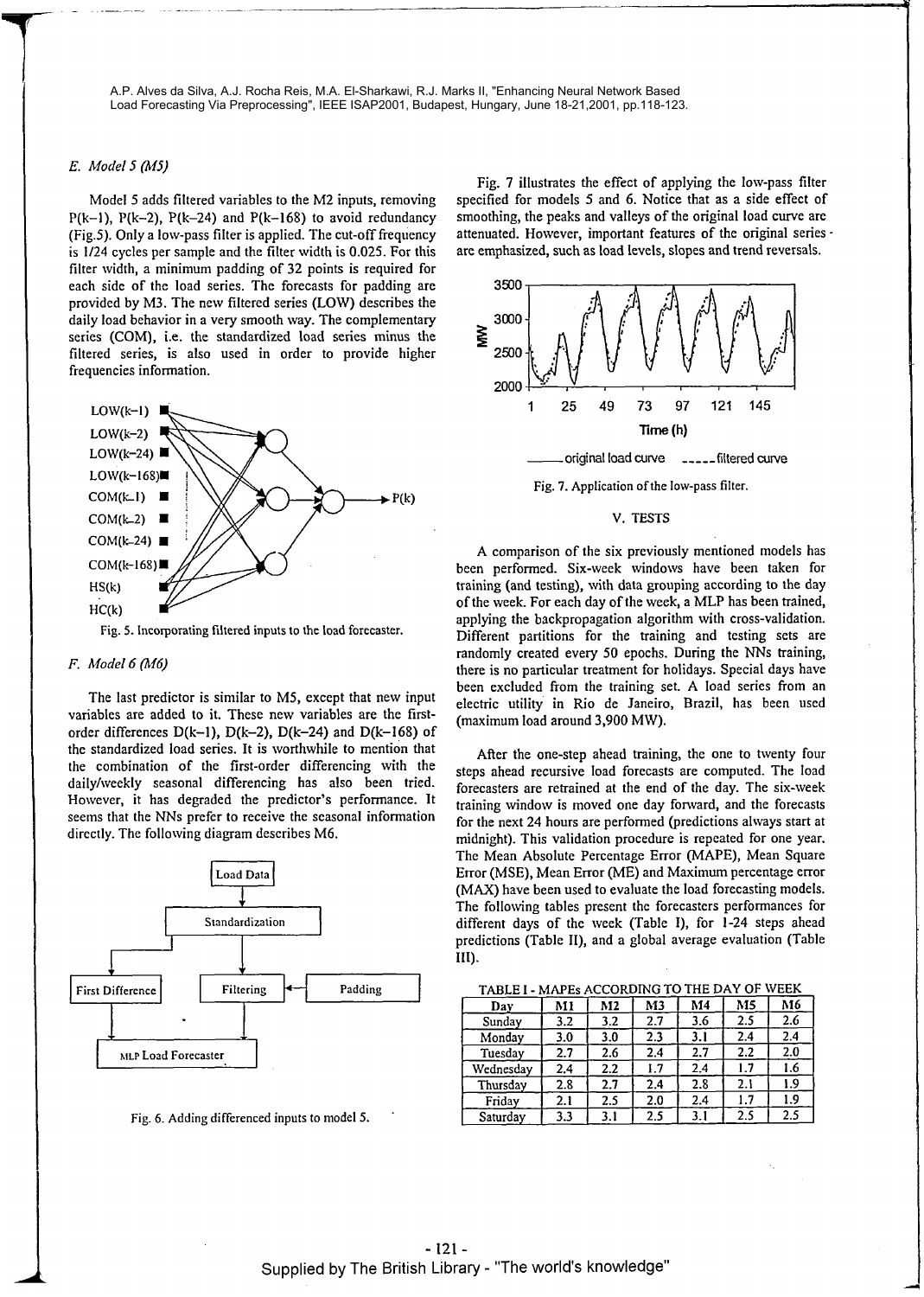| <b>Steps Ahead</b> | M1  | M2  | M3  | M4      | M5      | M6      |  |  |
|--------------------|-----|-----|-----|---------|---------|---------|--|--|
|                    | 2.6 | 2.5 | 1.3 | 2.6     | 1.6     | 1.5     |  |  |
| $\overline{c}$     | 3.7 | 3.6 | 1.8 | 4.0     | 1.7     | 1.7     |  |  |
| 3                  | 4.0 | 3.8 | 2.3 | 4.5     | 2.1     | 2.1     |  |  |
| 4                  | 3.8 | 3.7 | 2.6 | 4.2     | 2.2     | 2.1     |  |  |
| 5                  | 3.6 | 3.5 | 2.5 | 3.7     | 2.1     | 2.0     |  |  |
| 6                  | 3.4 | 3.2 | 2.6 | 3.3     | 2.2     | 2.1     |  |  |
| 7                  | 3.0 | 3.0 | 2.5 | 2.9     | 2.3     | 2.3     |  |  |
| 8                  | 2.7 | 2.5 | 2.4 | 2.6     | $2.2\,$ | 2.3     |  |  |
| 9                  | 2.4 | 2.1 | 2.2 | 2.4     | 2.0     | 2.1     |  |  |
| 10                 | 2.0 | 2.0 | 2.2 | $2.5\,$ | 2.1     | 2.1     |  |  |
| 11                 | 1.9 | 2.1 | 2.0 | $2.2\,$ | 2.0     | 1.9     |  |  |
| 12                 | 1.9 | 2.0 | 1.8 | 1.9     | 1.8     | 1.8     |  |  |
| 13                 | 2.1 | 2.1 | 1.9 | 2.1     | 1.9     | 1.8     |  |  |
| 14                 | 2.1 | 2.1 | 2.0 | 2.0     | 2.0     | 2.0     |  |  |
| 15                 | 2.6 | 2.4 | 2.1 | 2.3     | 2.1     | 2.2     |  |  |
| 16                 | 2.7 | 2.7 | 2.5 | 2.7     | 2.4     | 2.6     |  |  |
| 17                 | 2.9 | 2.9 | 2.6 | 2.8     | 2.6     | 2.7     |  |  |
| 18                 | 3.2 | 2.9 | 2.4 | 2.7     | 2.4     | 2.6     |  |  |
| 19                 | 2.8 | 2.7 | 2.1 | 2.8     | 2.2     | $2.2\,$ |  |  |
| 20                 | 3.1 | 3.3 | 2.6 | 3.5     | 2.5     | 2.5     |  |  |
| 21                 | 2.2 | 2.4 | 2.1 | 2.6     | 1.8     | 1.8     |  |  |
| 22                 | 2.0 | 2.2 | 2.2 | 2.4     | 2.1     | 1.9     |  |  |
| 23                 | 2.7 | 2.7 | 2.7 | 2.7     | 2.4     | 2.2     |  |  |
| 24                 | 3.6 | 3.6 | 3.3 | 3.4     | 2.7     | 2.4     |  |  |

TABLE I1 - FORECASTING PERFORMANCES (MAPEs) FOR

TABLE 111 - OVERALL EVALUATION OF THE LOAD **PREDICTORS** 

| Index              | M1     | M2                                                                   | M <sub>3</sub> | M <sub>4</sub> | M <sub>5</sub> | M6     | Gain(%) |
|--------------------|--------|----------------------------------------------------------------------|----------------|----------------|----------------|--------|---------|
| <b>MAPE</b>        | 2.8    | 2.7                                                                  | 2.3            | 2.9            | 2.1            | 2.1    | 8.7     |
| (%)                |        |                                                                      |                |                |                |        |         |
| <b>MSE</b>         |        | $\left[10,930\right]$ $10,618$ $7,486$ $\left[11,371\right]$ $6,655$ |                |                |                | 6.392  | 14.6    |
| (MW <sup>2</sup> ) |        |                                                                      |                |                |                |        |         |
| ME                 | $-1.4$ | $-9.1$                                                               | $-7.3$         | $-2.2$         | $-10.0$        | $-8.2$ | $-12.3$ |
| (MW)               |        |                                                                      |                |                |                |        |         |
| <b>MAX</b>         | 8.6    | 8.6                                                                  | 7.0            | 9.2            | 6.7            | 6.5    | 7.1     |
| (%)                |        |                                                                      |                |                |                |        |         |

Model 3 has been the most accurate among the predictors which have not applied filtering in the frequency domain for preprocessing the input data. That justifies the option of taking its forecasts for padding the data to be used by M5 and M6. Models 5 and *6* are not as precise as model 3 for one step ahead forecasts (see Table 11). This is the bad side effect of filtering, i.e. the model takes longer to react to sudden changes in the load behavior. However, for multiple steps ahead, filtering decreases the forecasting errors.

It is clear that a larger forecasting lead-time does not necessarily imply in a larger forecasting error. That depends on the data variability for the different periods of the day [14]. Notice that the MSE, in Table 111, points out a greater number of high errors for M3. The incorporation of differencing has made M6 more precise and less biased than M5 (see ME in Table 111). The Gain column in Table I11 compares models 3 and 6.



No padding  $\cdots$  Zero padding  $\longleftarrow$  Proposed padding

Fig. 8. Distortions generated by different padding schemes.

**An** important decision regarding the estimation of models **5**  and *6* is related to the type of padding to be used. Three possibilities were mentioned in Section 111: no padding, padding with zeros, and padding with measured values at the beginning of the series and with forecasted values at the end of it. Fig. 8 shows the deviations of these three schemes from the result of the ideal padding, i.e. measurements attached to the beginning and to the end of the series, too. Notice that for forecasting purposes the measured values at the end of the series are, in principle, unknown. The filtered series with no padding presents oscillations allover. The zero padding scheme introduces very heavy oscillations on both sides of the filtered series. The proposed padding scheme (the third one) produces a filtered series quite similar to the one generated by the ideal padding, i.e. almost zero deviation.

Fig. 9 shows a typical case for the training/testing (crossvalidation) of predictors 3 and *6.* Besides being more stable, the training process for M6 always has lower testing errors along the epochs than M3.



Fig. **9.** Improving the learning capability through filtering